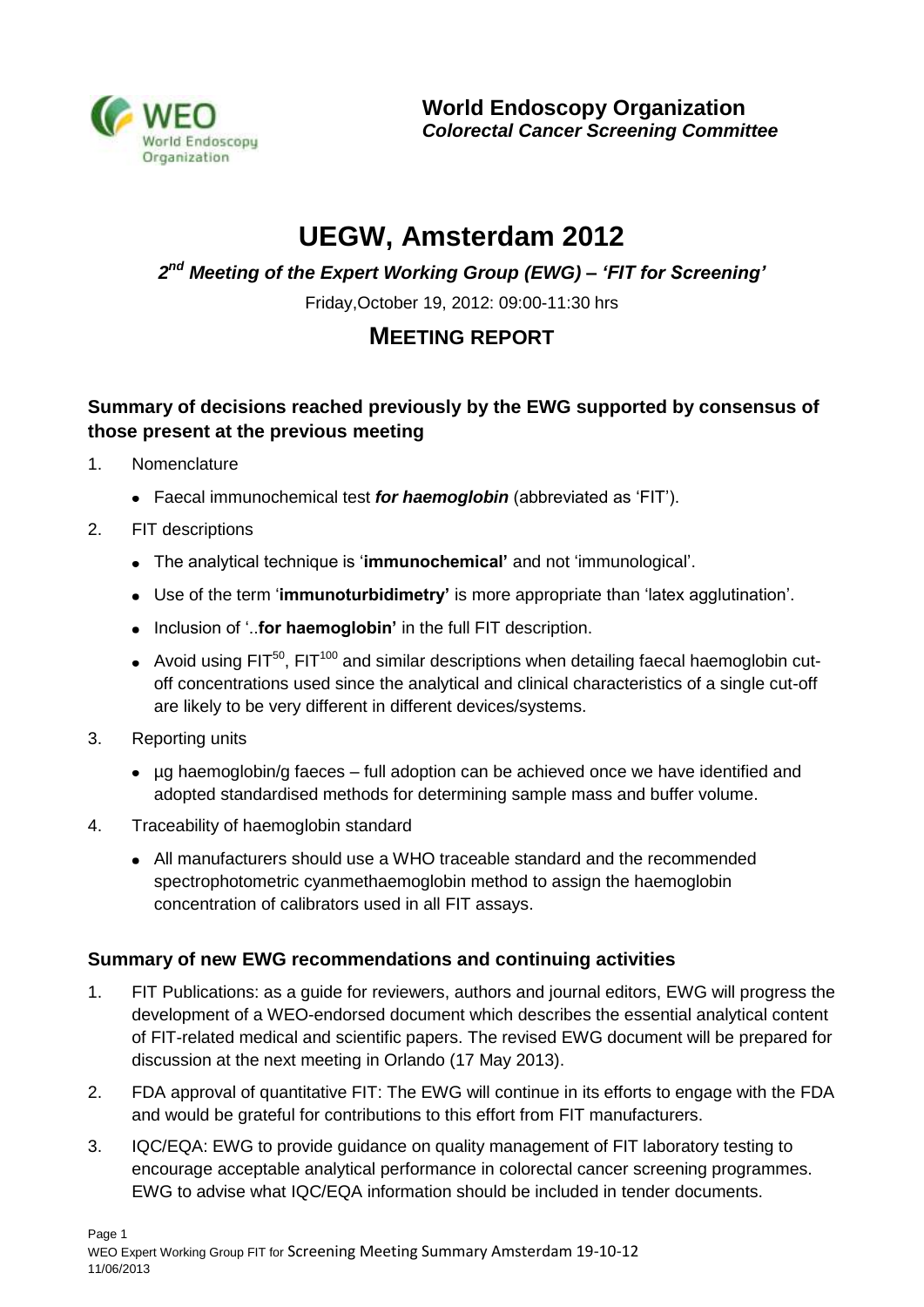

- 4. Procurement: The EWG will prepare a document to provide guidance on procurement of FIT systems (Discussion Document no. 6).
- 5. The WEO will prepare a website where documents relevant to the activities of the FIT for Screening EWG will be made available:

These documents will include;

- EWG FIT for Screening remit
- EWG Discussion Documents
- EWG meeting summaries
- EWG FIT procurement guidelines
- EWG guidance on desirable content of publications on FIT for reviewers, authors and editors
- EWG guidance on quality management of FIT laboratory testing
- FIT questionnaire and survey of FIT manufacturers most recent update
- EWG Reference documents
	- o Listing of FIT publications (reference document no. 1)
	- o Listing of population-based colorectal cancer screening programmes worldwide (reference document no. 2).

# **Progress since first EWG meeting in San Diego, May 2012**

Professor Callum Fraser outlined the EWG-led initiatives to raise the profile of FIT amongst clinical biochemists through the American Association for Clinical Chemistry and Laboratory Medicine (AACC):

- Article in the AACC newsletter: Fraser CG. Fecal occult blood tests. Life savers or outdated colorectal screening tools? Clinical Laboratory News 2011;37:8- 10.[\(http://www.aacc.org/publications/cln/2011/march/Pages/FecalOccult.aspx\)](http://www.aacc.org/publications/cln/2011/march/Pages/FecalOccult.aspx)
- AACC Online Lecture Library: Colon Cancer: The role of fecal tests. [\(http://www.aacc.org/development/webcasts/lecture-library/pages/default.aspx\)](http://www.aacc.org/development/webcasts/lecture-library/pages/default.aspx)
- $\bullet$ NACB Blog – Has quantitative measurement of fecal hemoglobin concentration come of age? [\(http://www.aacc.org/members/nacb/NACBBlog/lists/posts/post.aspx?ID=44\)](http://www.aacc.org/members/nacb/NACBBlog/lists/posts/post.aspx?ID=44)
- AACC Annual Meeting, Los Angeles, 2012: 90 minute Short Course on 'Newer fecal tests: opportunities for professionals in laboratory medicine'.
- Editorial: Fraser CG, Allison JE, Young GP, Halloran SP. Newer fecal tests: opportunities  $\bullet$ for professionals in laboratory medicine. Clinical Chemistry 2012;58(6) [\(http://www.clinchem.org/content/58/6/963.full.pdf\)](http://www.clinchem.org/content/58/6/963.full.pdf) and podcast [\(http://www.aacc.org/publications/clin\\_chem/podcast/Documents/ClinChem201206\\_Fraser.](http://www.aacc.org/publications/clin_chem/podcast/Documents/ClinChem201206_Fraser.pdf) [pdf\)](http://www.aacc.org/publications/clin_chem/podcast/Documents/ClinChem201206_Fraser.pdf).
- Forthcoming webinar (23 February 2013) New developments in colorectal cancer screening.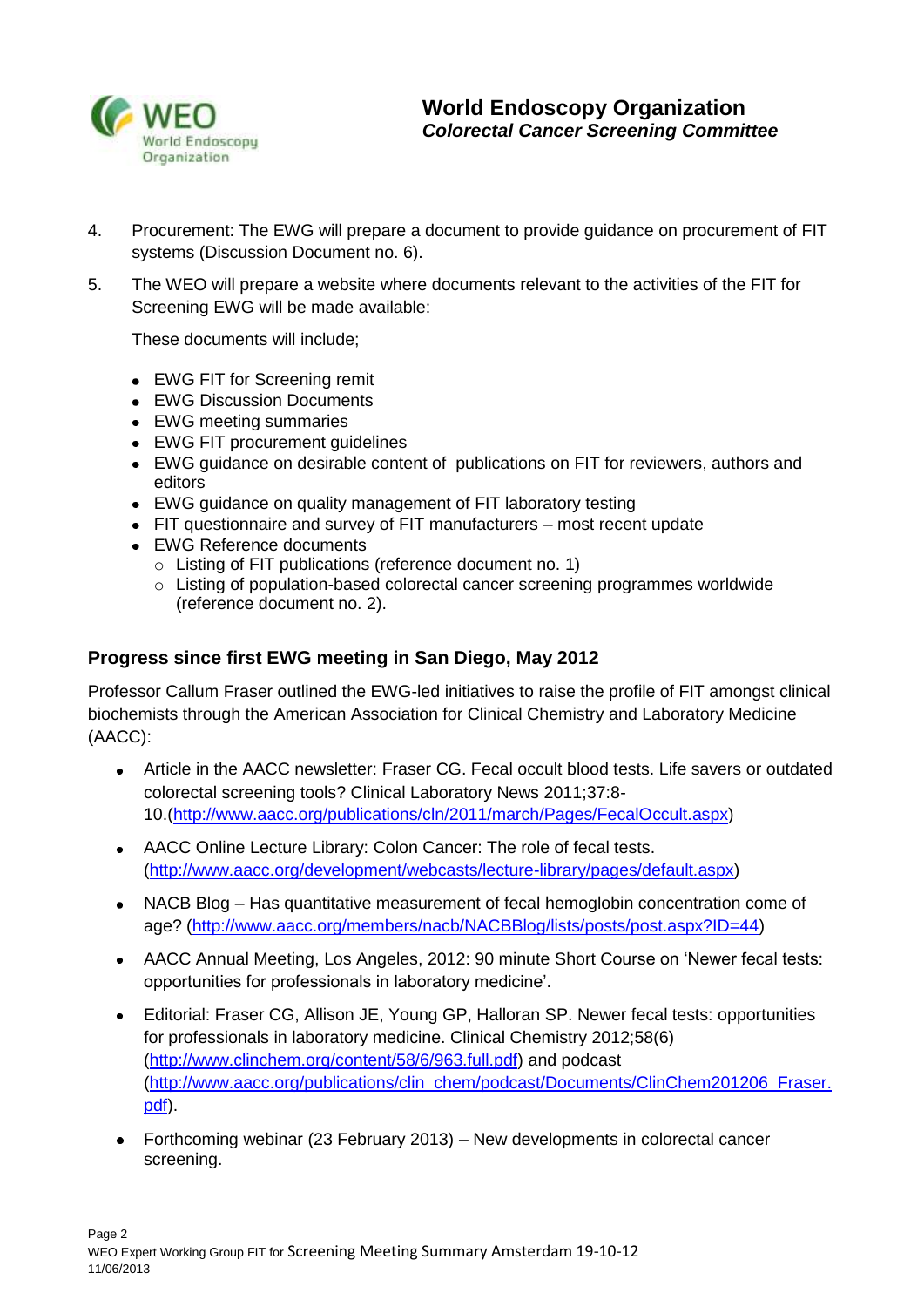

# **Publications involving FIT (Discussion Document No. 5)**

To facilitate comparison of FIT performance, the EWG has recognised the need for full descriptions of pre-analytical (handling and storage) and analytical (*e.g.* assay imprecision and reportable range) characteristics of FIT used in studies to be documented in articles submitted for publication.

Professor Callum Fraser drew attendees' attention to the guidance currently available from the Consortium of Laboratory Medicine Journal Editors (1), STARD (STAndards for the Reporting of Diagnostic accuracy studies [\[http://www.stard-statement.org/\]](http://www.stard-statement.org/)) and the EWG Discussion Document no. 5 (circulated previously).

The EWG recommendations for fully characterising and describing FIT in published articles were presented for discussion and Professor Fraser stressed the need to engage with authors, reviewers, journal editors and publishers to ensure an understanding of the need for this information.

EWG will produce guidance on the use and interpretation of manufacturers' information about products (certainly *imprecision* of analysis is usually missing).

The EWG will develop guidance for authors, reviewers and journal editors on the minimum amount of pre-analytical and analytical information (a **minimum dataset** [MDS]) that would be acceptable about FIT product(s) and performance characteristics.

The EWG will consider how best to ensure that journals include at least the MDS of FIT information with published materials – and perhaps additional information as supplemental files commonly used by journals at present.

Professor Graeme Young suggested that a paper might be prepared by the EWG to ensure that journal editors understand why the MDS is needed.

Journal editors should ensure that authors identify the generation of analytical tests described.

*EWG will produce a document as a guide to reviewers, authors and journal editors that will be given WEO accreditation. The EWG document will be prepared for discussion at the next meeting in Orlando (17 May 2013).*

# **FDA approval of quantitative FIT**

Professor Halloran outlined his understanding of the FDA's current position on quantitative FIT, which was that, because pre-analytical *faecal sampling* is not *quantitative*, then the test cannot be considered *quantitative*. Whilst this mitigates against use of such FIT analytical systems as a diagnostic test for individuals, it is currently unclear why the proven value of FIT in population screening has not been recognised and quantitative FIT technology not endorsed by the FDA for this purpose.

It was thought that one important obstacle to getting FDA approval for quantitative devices is the cost of acquiring sufficient new US data. The FDA is understood to require RCT data (FIT vs colonoscopy) generated on a US population and on the use of at least two competitive FIT systems.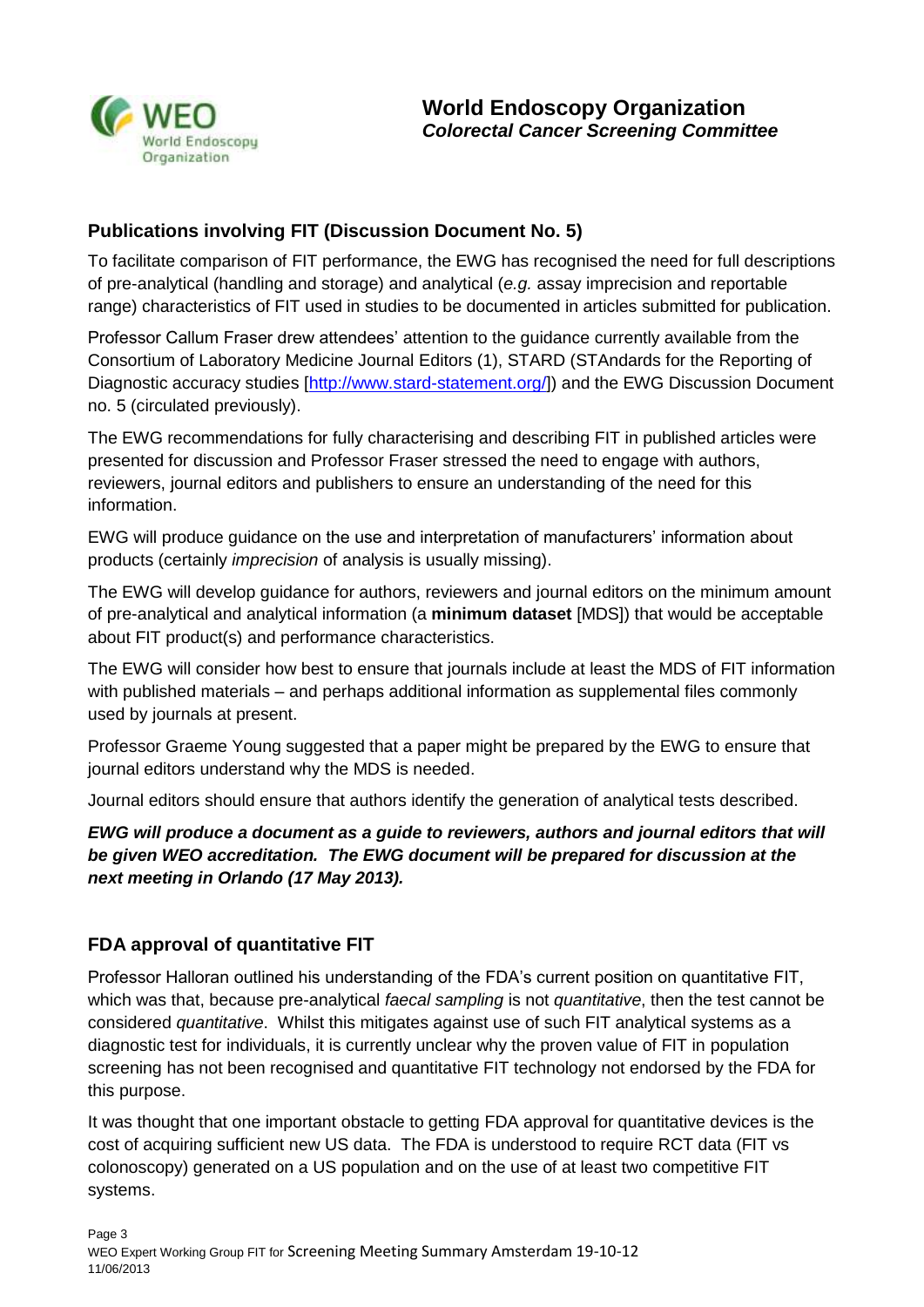

*The EWG will continue in its efforts to engage with the FDA and would be grateful for contributions to this effort from FIT manufacturers.* 

*Manufacturers were asked to keep the EWG informed of any developments regarding FDA approval of quantitative devices.*

# **Units of reporting**

Professor Callum Fraser reiterated the EWG advice that FIT reporting units should be **µg Hb/g faeces**. The EWG will progress with efforts towards achieving a standardised method for defining the mass of faeces collected and the volume of buffer.

The meeting heard that evidence supports the positive progress that manufacturers have made toward to accepting the principle of standardisation of reporting units.

Professor Halloran informed the meeting that a FIT evaluation study that will commence shortly at the English NHS Bowel Cancer Screening Programme's Southern Hub and there is a need to have methods available for assessing sample stability and faecal mass. A report from the study will be available for discussion at the next UEGW meeting in Berlin 2013.

# **Quality assurance (Discussion Document No. 4)**

Professor Callum Fraser reiterated one of the recommendations made in the 1999 Stockholm Consensus Statement on 'Strategies to set global quality specifications in laboratory medicine' that published professional recommendations from international expert bodies to progress efforts toward quality of analytical tests. Thus, the EWG should take on the task of advising on how good FIT analysis should be in terms of reproducibility and comparability across analytical systems in order to provide clinical data of the quality required.

EWG recommendations:

- Samples used for IQC should mimic samples received from screening participants.
- Every FIT result should be associated with a measure of analytical quality.
- IQC must be instituted in all settings in which FIT analyses are performed, whether qualitative or quantitative.
- EQA systems need urgent development as new screening programmes are being planned and implemented around the world.
- EQA should reflect what is done in *real* clinical practice and should facilitate comparison of FIT data over time and geography.
- EQA/IQC issues need to be covered in countries' tender documents.

#### *EWG to provide guidance on quality management of FIT laboratory testing to ensure acceptable analytical performance in colorectal cancer screening programmes.*

#### *EWG to advise what information should be included in tender documents.*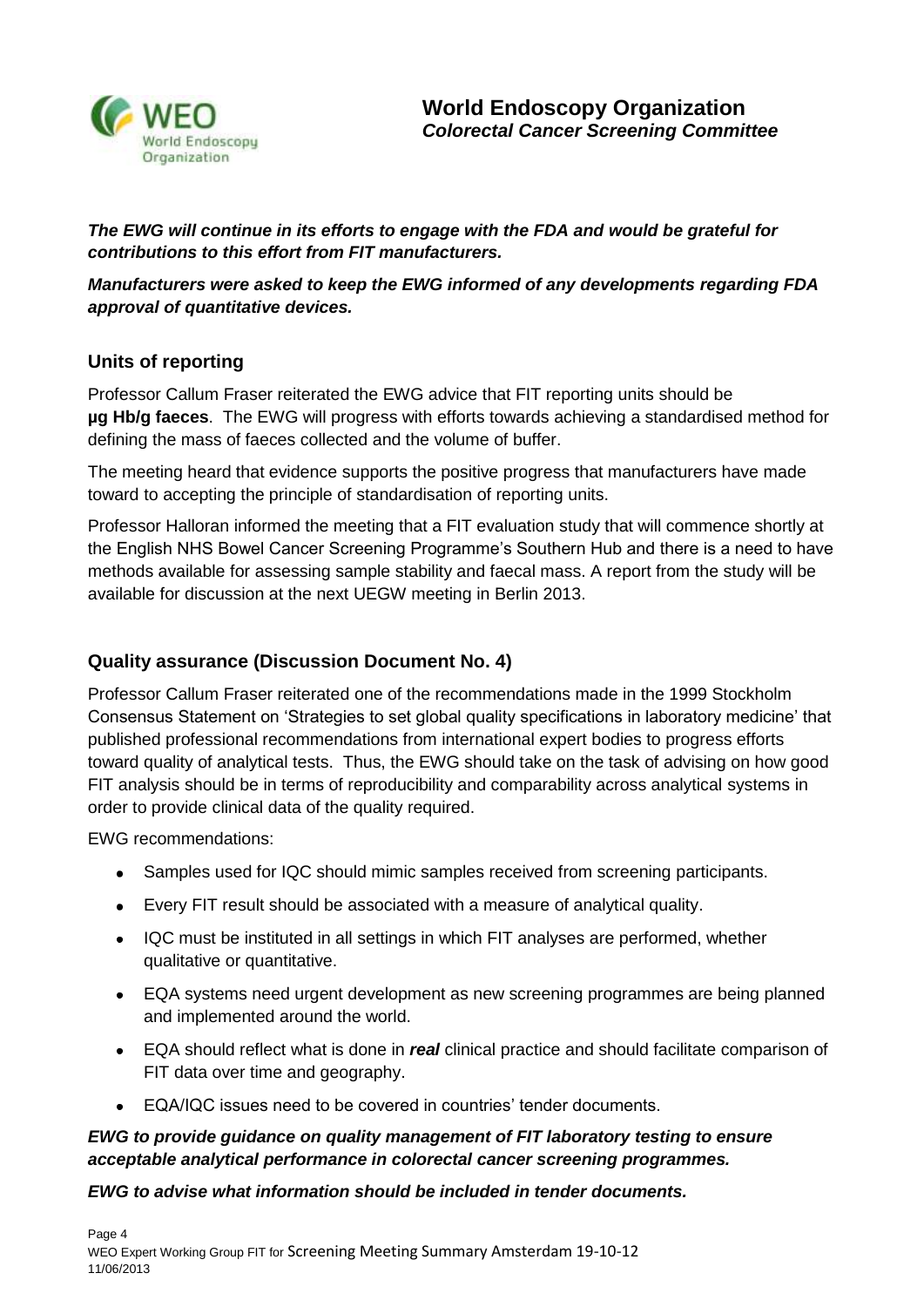

#### **Manufacturer questionnaires**

Dr Seaman stated that the EWG was very grateful to those manufacturers that responded to the request for information and encourages the manufacturers to continue dialogue to ensure that information is kept up-to-date.

It was suggested that a live document be uploaded to a WEO supported website, although issues with version control and medico-legal considerations need to be addressed.

A report is being prepared detailing the questionnaire data, although the meeting recognised the problem of maintaining up-to-date data.

#### **Procurement of FIT systems (preparation of Discussion Document No. 6)**

#### *The EWG will prepare a document to provide guidance on procurement.*

The EWG recognises the need for manufacturers to provide a subset of information in tender documentation that is relevant to each country. In preparing the procurement guidance, the EWG would be grateful for help from manufacturers and those in attendance with procurement experience.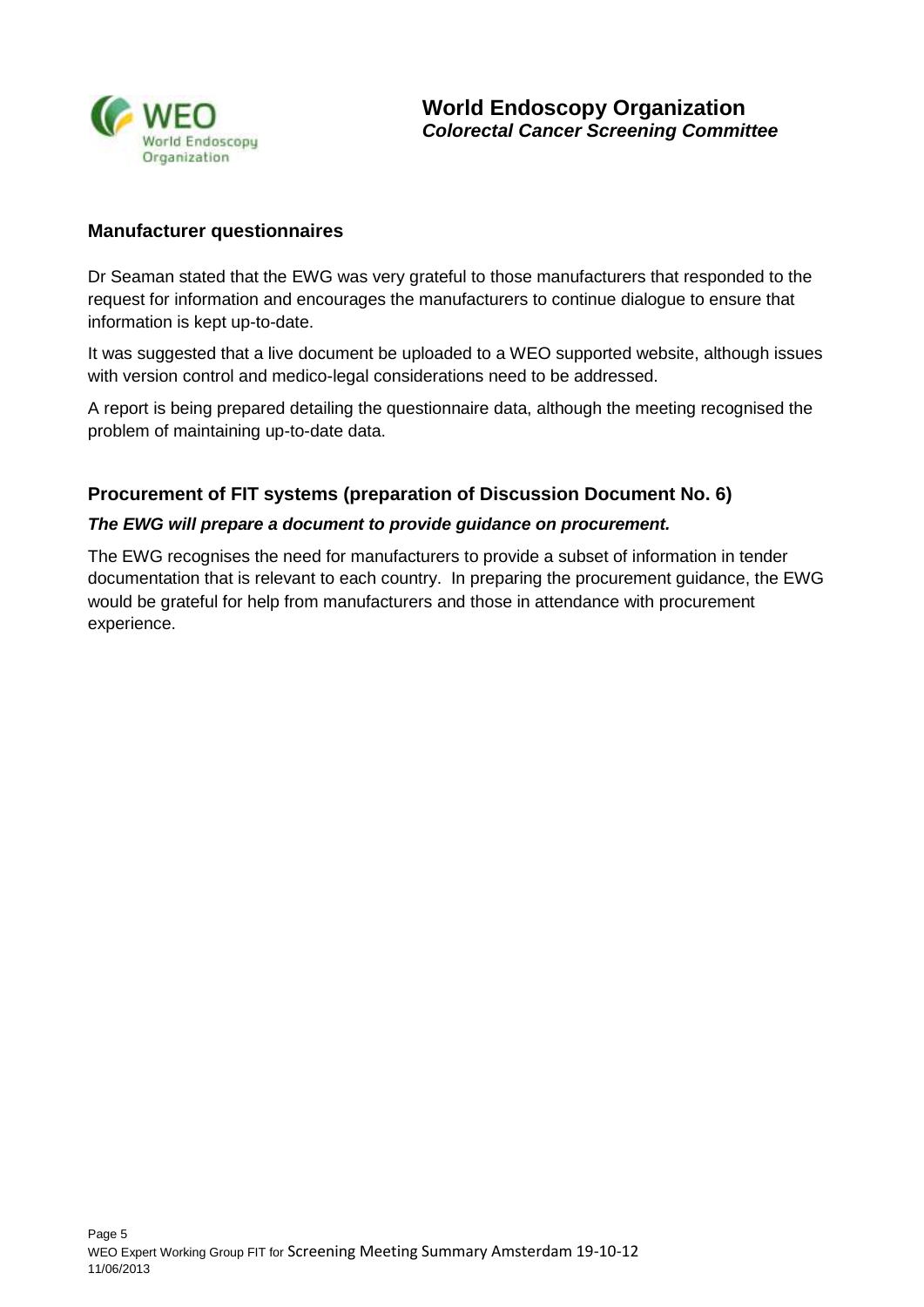

#### **Summary of presentations**

#### **1. 'External Quality Assessment for automated FIT'**

*Mr WataruIkezaki, Eiken Chemical Co. Ltd, Japan* [\(Wataru\\_Ikezaki@eiken.co.jp\)](mailto:Wataru_Ikezaki@eiken.co.jp)

Mr Ikezaki provided an overview of the 'Eiken Quality Assessment Service' (EQAS) for OC-Sensor that commenced in July 1995. The EQAS provides more than 1,000 facilities in ten countries with annual information about the relative bias of their measurements. Two samples\* of unknown haemoglobin concentration are sent from the manufacturer to each OC-Sensor user facility: each sample is analysed three times on each of two days and the results are reported to Eiken. Eiken plots the (average of) results\*\* for each facility on a graph and users are then informed of the relative bias of their measurements compared with results from other users. Liquid samples replaced lyophilized samples in 2008 with a consequent reduction in variation about the mean.

#### *Questions/comments*

*\*The material used is the same as that provided for internal quality control of systems marketed by this company.*

*\*\* The average of the six measurements for each user is plotted on the graph and Professor*  Callum Fraser pointed out that use of average measurement would make the imprecision *smaller by √6, so the performance reported is superior to that actually achieved with specimens provided by participants in screening programmes.* 

#### **2. 'FIT in France'**

*Dr Lydia Guittet, Inserm, France* [\(guittet-l@chu-caen.fr\)](mailto:guittet-l@chu-caen.fr)

Dr Guittet outlined the FIT studies conducted in France over the last ten years (involving more than 161,000 individuals), with particular note about the results of comparative studies including IGOR (MagStream HT, OC-Sensor, FOB Gold) and HeMO (OC-Sensor, MagStream). The importance of RCT or paired-design studies was emphasised.

The use of guaiac-based FOB (gFOBT) for colorectal cancer screening commenced in France in 2006 and by 2008 extended country-wide\*. FIT was recommended for use in 2008 and a governmental decision has been made in 2012 to move to one-sample FIT in 2013. Currently FIT (two samples: MagStream) is being used for screening in one Department in France (Calvados).

#### *Questions/comments*

*\*Uptake with gFOBT is < 50% and efforts are being made to improve this by raising awareness.*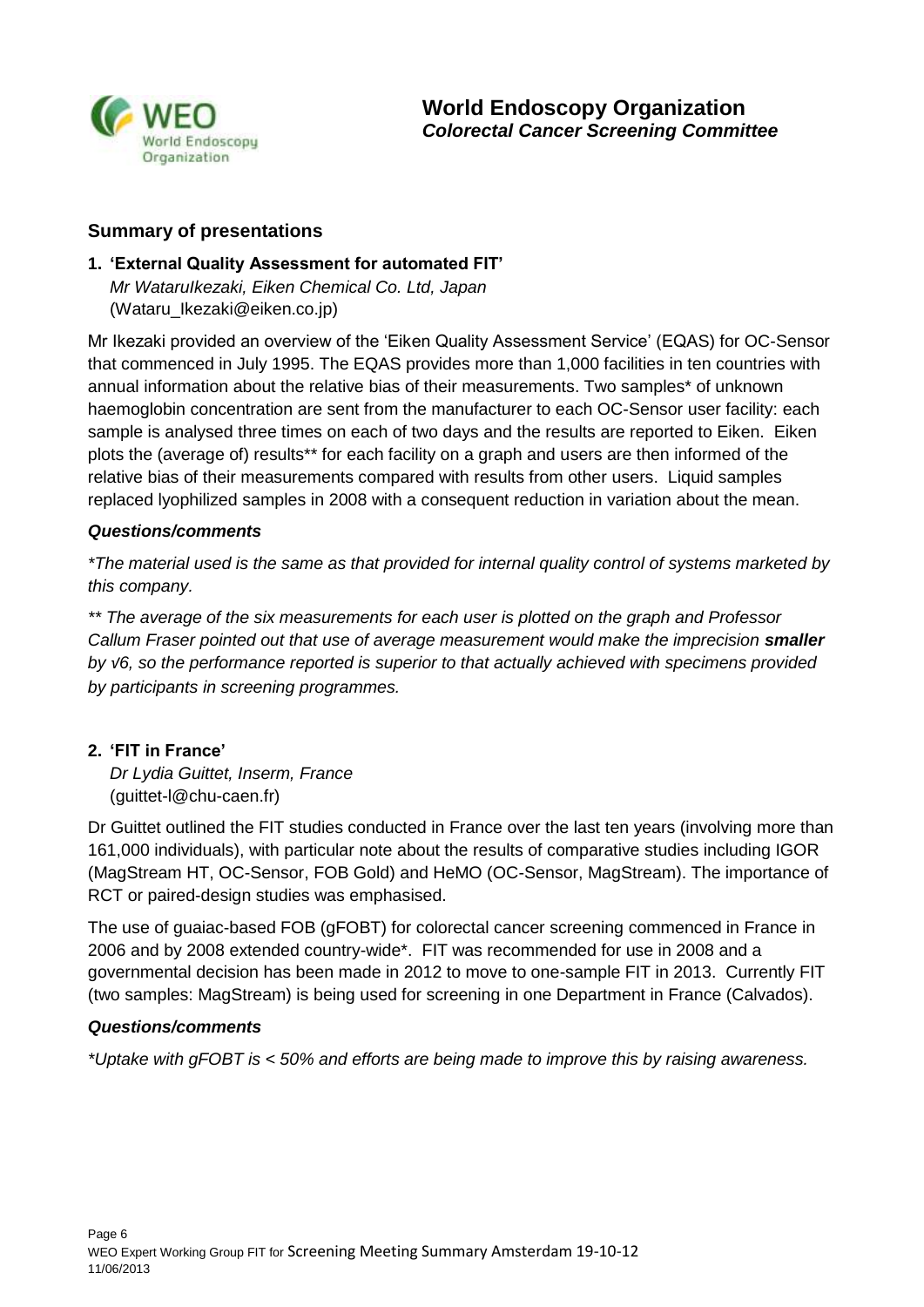

#### **3. 'A Tale of Two Countries: Screening Data Using Two Analytical Systems'**

*Mr Yasunobu Masuda, Kyowa Medex Co. Ltd, Japan* [\(yasunobu.masuda@kyowa-kirin.co.jp\)](mailto:yasunobu.masuda@kyowa-kirin.co.jp)

Mr Masuda presented data on two studies comparing two quantitative FIT - Kyowa's HM-Jack and Eiken's OC-Sensor. The first study was conducted in a Taiwanese screening population from 2010 in more than 120 hospitals. There were differences between the two products in terms of positivity and disease detection, although it was noted that differences could not be evaluated objectively because the study cohorts were different. The second study was conducted in Florence (2) amongst 10,000 individuals. The investigators tested one faecal sample for each participant simultaneously with the two different FIT. Clinical outcomes were compared for 306 individuals with a positive test result from either HM-Jack or OC-Sensor. There were clear differences between the clinical outcomes attained with the two systems, even when the data were adjusted to the same cut-off faecal haemoglobin concentration.

#### *Questions/comments*

*These studies highlighted the difficulties in trying to compare different FIT analytical systems based on somewhat different principles. The lower the cut-off faecal haemoglobin concentration used*  and the greater the test positivity, the more colonoscopies will be performed and more disease will *be detected but with the drawback of lower sensitivity and more false positive results.*

#### **4. Ten years' experience in Japan: CRC screening test in Ibaraki prefecture**

*Dr Y Saito, Ibaraki Medical Centre, Mito, Ibaraki, Japan* (c/o [takuo\\_ichiyanagi@eiken.co.jp\)](mailto:takuo_ichiyanagi@eiken.co.jp)

Dr Saito described the observations made when a new buffer was introduced in 2006 to the 2-day FIT sampling method (OC-Sensor) used in the Ibaraki prefecture amongst men and women aged 40+ years (cut-off concentration of 100ng/mL – equivalent to 20 μg Hb/g faeces). In the years preceding 2006, the investigators found some significant differences year-on-year in test positivity and positive predictive values for cancer. After the introduction of the new buffer in 2006, those differences were largely eliminated. The investigators concluded that the new buffer improved sample stability, although further studies are warranted.

#### *Questions/comments*

*It is known that many factors influence positivity (e.g. age, sex, pathology) and what is needed is a multivariate analysis incorporating all factors including buffer characteristics to try and establish the impact of the buffer in influencing positivity. It was also noted that the changing of crucial components of any analytical system, such as the buffer, could affect the clinical outcomes over time with what was ostensibly one system. This supported the view, expressed earlier that publications should detail the exact analytical system used in reports submitted for publication including the generation of components.*